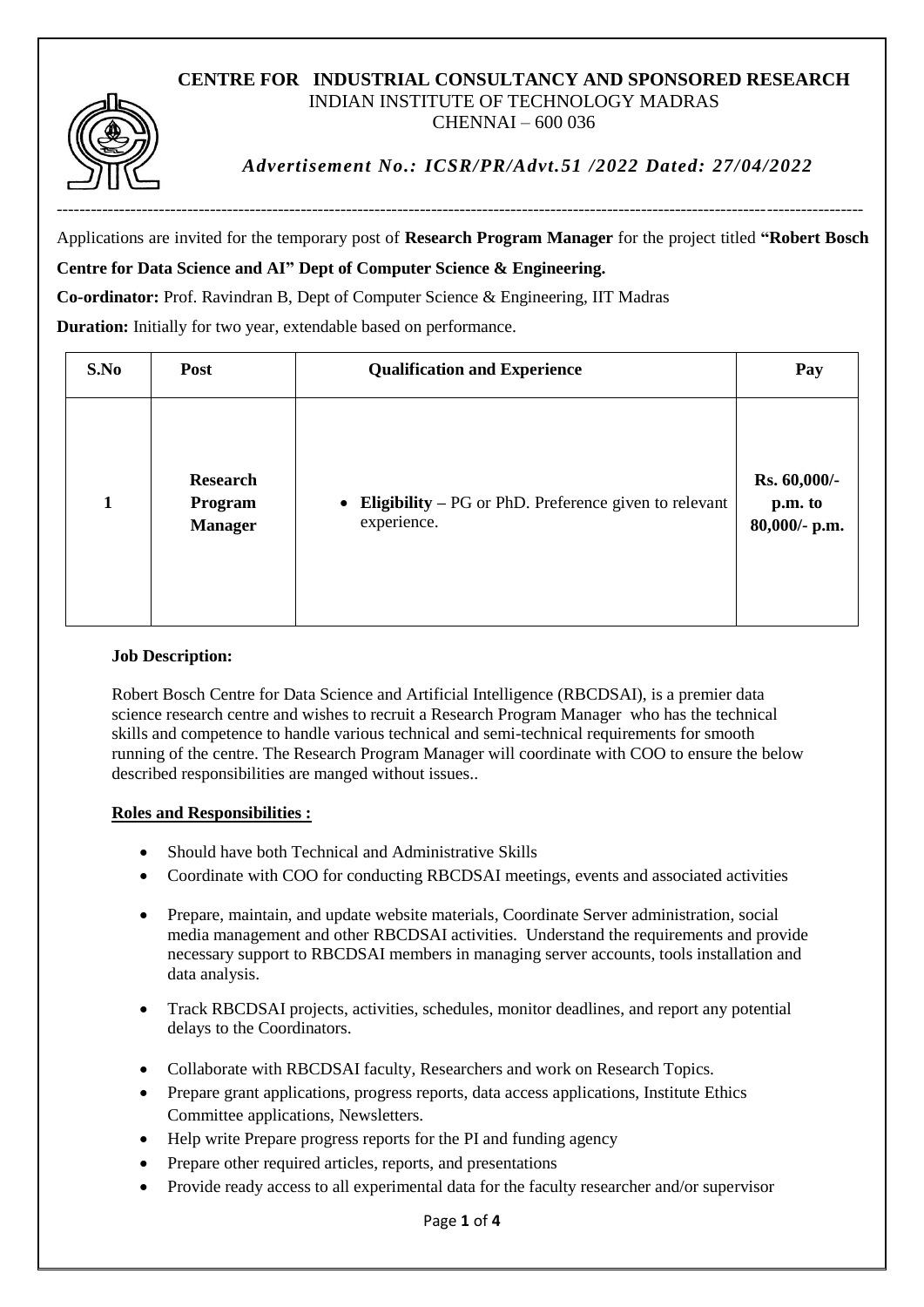- Manage and respond to project related email
- Supervise undergraduate students working on the research project (maintaining records on assignment completion, acting as liaison/mediator between the undergraduate students and the faculty researcher)
- Attend project meetings and Summarize project results

## **Skills :**

- An analytical thinker with excellent problem-solving skills, a successful Project Officer can multi-task in a high volume, fast-pace work environment. They are team players with a high level of self-motivation and ability to set and meet goals.
- Good knowledge in Data Science and AI , expertise in programming languages such as Python, R etc, and Linux management preferable.
- Thorough familiarity with word processing, spreadsheet, and project scheduling computer applications.
- Ability to work effectively as a team member and independently, highly organized, ability to manage multiple priorities under pressure, troubleshoot, and to meet short- and long-term deadlines.
- Excellent written and verbal communication skills, excellent critical and creative thinking and analytical skills.

### **General Instructions to the candidates**

- 1) All the positions are on purely contract basis.
- 2) The completion of the period of contract will not confer any right for further extension, regularization, permanency at the Institute.
- 3) Candidates should apply online only in the website<https://icandsr.iitm.ac.in/recruitment/> (**Please check the advertisement number Advt. 51 /2022 displayed and submit the application for the relevant position**).
- 4) Separate application has to be filled for each post.
- 5) The system will accept single application only with the registered login ID (email) for an advertisement, hence the candidate is requested to select the multiple positions (In case, he/she wishes to apply for more than one position) before the submission of application.
- 6) The application cannot be edited, reverted once it is submitted.
- 7) Candidates should not attempt to apply twice for the same post. If multiple applications are received from a candidate for the same post, his/her candidature will liable to be rejected.
- 8) Candidates should follow the prescribed procedure for submission of online application.
- 9) Candidates are advised to fill their correct and active e-mail addresses in the online application as all correspondence will be made by the Institute through e-mail only.
- 10) The candidates applying for any post should ensure that they fulfil all the eligibility conditions for the post. Their admission to any stage of the selection process will be purely provisional subject to confirmation that they satisfy the prescribed eligibility conditions. Mere issue of registration certificate / call letter to the candidate will not imply that his/her candidature has been found eligible.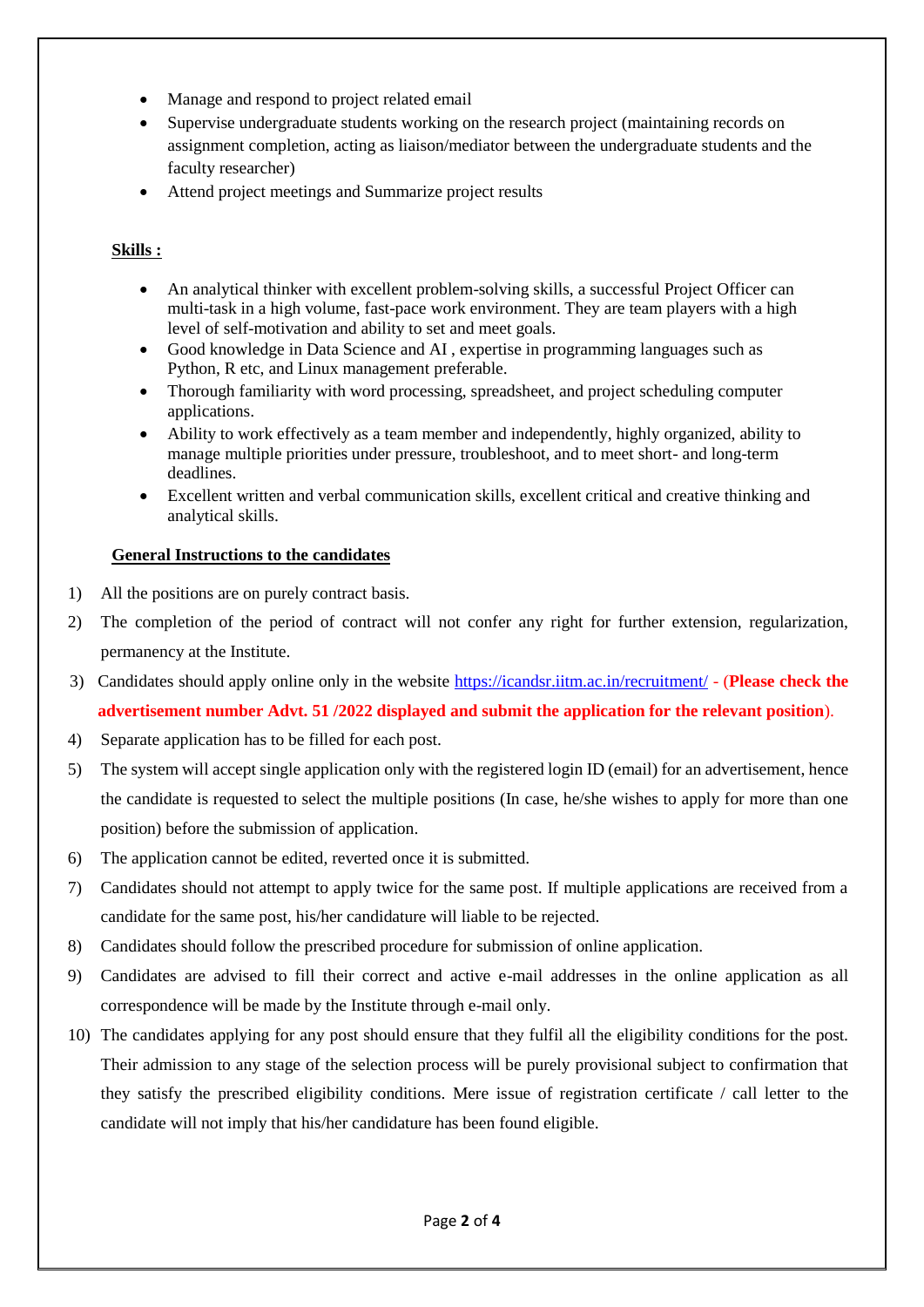- 11) After successful online submission of application, a print out of the application form must be obtained and submitted when called for test. It will be required at the time of document verification/test/interview. Hard copy of the application is NOT to be sent to the Institute.
- 12) Candidates must be citizens of India. Persons who have migrated from Pakistan with the intention of permanently settling in India or subjects of Nepal are also eligible, but in their case a certificate of eligibility from the Government of India will be necessary for appointment. Such candidates should apply to the Government of India in the Ministry of Home Affairs for necessary certificate and furnish satisfactory proof of having so applied.
- 13) The prescribed qualifications are minimum and unless specified, they are required for consideration for the post, even if higher qualification has been acquired and the mere fact that a candidate possesses the same will not entitle him/her for being called for interview.
- 14) Relevant experience gained after the minimum qualifying degree will only be taken into consideration. Minimum requirements of qualifications and/or experience can be relaxed in respect of exceptionally outstanding candidates.
- 15) The experience required is relaxable at the discretion of the Institute in the case of candidates belonging to the Scheduled Caste / Scheduled Tribe, if at any stage of selection, the competent authority is of the opinion that sufficient number of candidates from these communities possessing the requisite experience are not likely to be available to fill up the vacancy reserved for them.
- 16) The Institute reserves the right to restrict the number of candidates for written / skill test / interview to a reasonable limit on the basis of qualifications, level and relevance of experience higher than the minimum prescribed in the advertisement and other academic achievements. The Institute also reserves the right of rejecting any or all the applications without assigning any reasons therefore.
- 17) Calling a candidate for test/interview merely indicates that it is felt that he/she with others may be suitable for the post and conveys no assurance whatsoever that he/she will be recommended or selected or his/her conditions specified in the application will be accepted.
- 18) Candidates will be short-listed for Test/Interview on the basis of the information provided by them in their online applications. They must ensure that such information is true. If at any subsequent stage or at the time of Test/Interview any information given by them or any claim made by them in their online applications is found to be false, their candidature will be liable to be rejected.
- 19) The Institute shall verify the antecedents or documents submitted by a candidate at any time at the time of appointment or during the tenure of the service. In case, it is detected that the documents submitted by the candidates are fake or the candidate has clandestine antecedents/background and has suppressed the said information, then his services shall be liable to be terminated.
- 20) In case of any inadvertent mistake in the process of selection which may be detected at any stage even after the issue of appointment letter, the Institute reserves the right to modify/ withdraw/ cancel any communication made to the candidates.